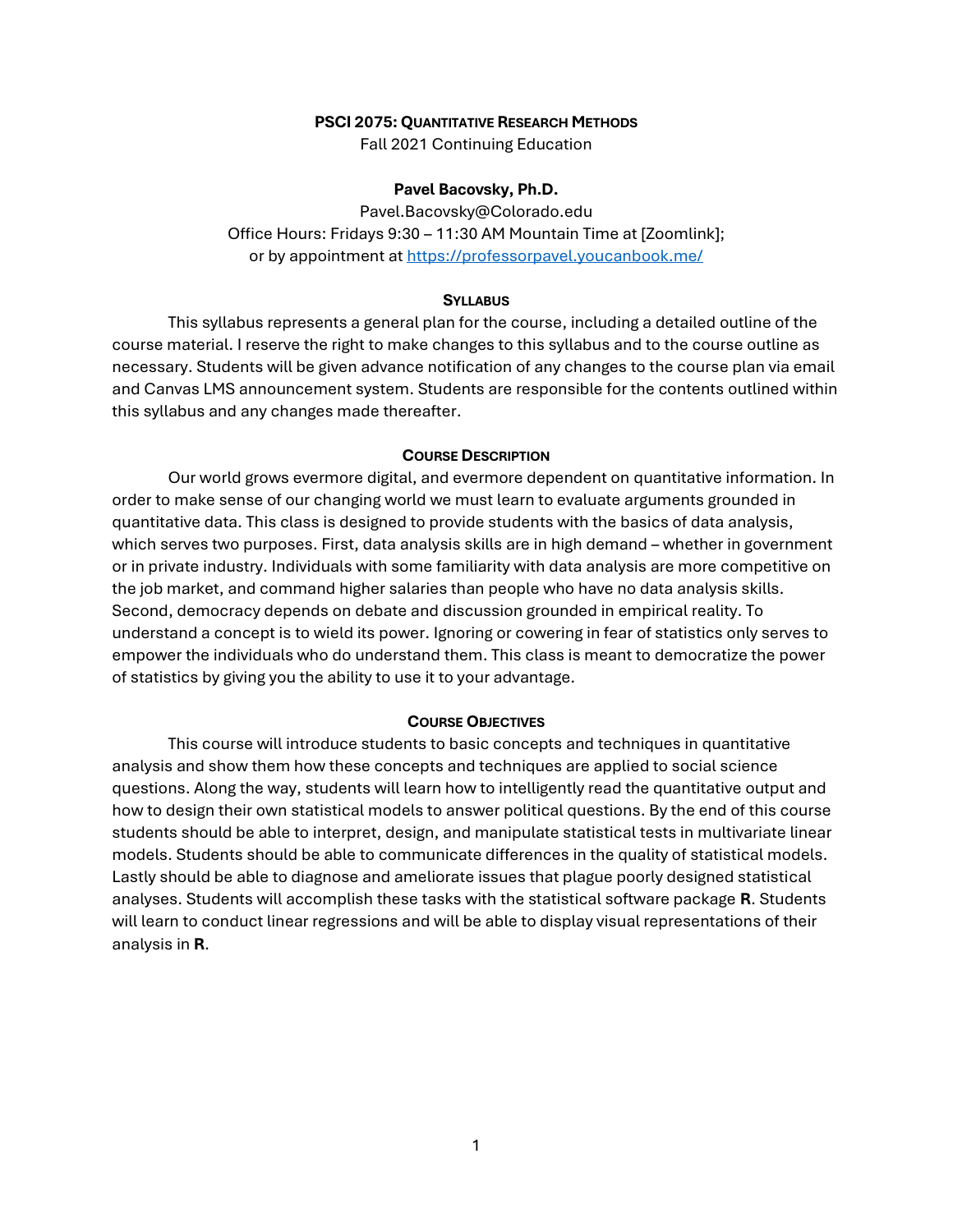# **REQUIRED TEXTS**

- Agresti, Alan, and Barbara Finlay. 2008. *Statistical Methods for the Social Sciences*. 4th edition. Upper Saddle River, N.J: Prentice Hall.<sup>1</sup>
- Wheelan, Charles. 2014. *Naked Statistics: Stripping the Dread from the Data*. 1st edition. New York, NY: W. W. Norton & Company.

# **ADDITIONAL COURSE REQUIREMENTS**

You will be required to download and install the software package R onto your computer. R will not work on your phone's operating system without the use of third-party software. I cannot troubleshoot any technical issues if you choose to use a phone or a tablet, I highly encourage you to access a PC or Mac operating system to best use the software required for this course. Students are also required to upload homework assignments and exams to Canvas LMS. Students are therefore required to have access to a word processor program that can save files as .doc/.docx or .pdf file extensions. Assignments submitted as any other extension will not be graded and will count as not submitted.

# **OFFICE HOURS AND EMAIL PROTOCOL**

Office hours for this course will be held on Zoom on Fridays from 9:30 to 11:30 am Mountain Time. The Zoom Meeting ID and passcode are posted at the top of the syllabus, and should remain consistent for the duration of the course. If there is any change to that information, I will send an email and Canvas LMS announcement. You can also meet with me by appointment, and you can book a meeting using the link: [https://professorpavel.youcanbook.me/.](https://professorpavel.youcanbook.me/)

Outside of office hours, I am best reached by email. I respond to emails within 24 hours Monday through Friday. I recommend you do not attempt to email me with time-sensitive questions on Friday after 5 PM as I do not guarantee I will get to them over the weekend.

**Emails constitute professional correspondence**. They should be formatted as a letter, with a greeting and a sign-off. You should tell me in the subject line the reason for the email. I will not respond to emails that read like text messages or are missing key grammar components such as punctuation marks.

# **ASSIGNMENTS & GRADING**

Your final grade will be based on the following four graded items:

- Homework (30%),
- Midterm Exam (20%),
- Final Exam (40%), and
- Participation (10%).

# Homework (30%)

There will be a total of six (6) homework assignments throughout the course. Note that the material in this class is a rather technical. You will benefit enormously from repetition and practice. This is a class where you will learn by doing. As such, I strongly recommend that you attempt the homework on your own before seeking help from others. If you simply copy someone's

<sup>1</sup> Fifth Edition by Alan Agresti is also acceptable, although the page numbers and practice exercises will differ.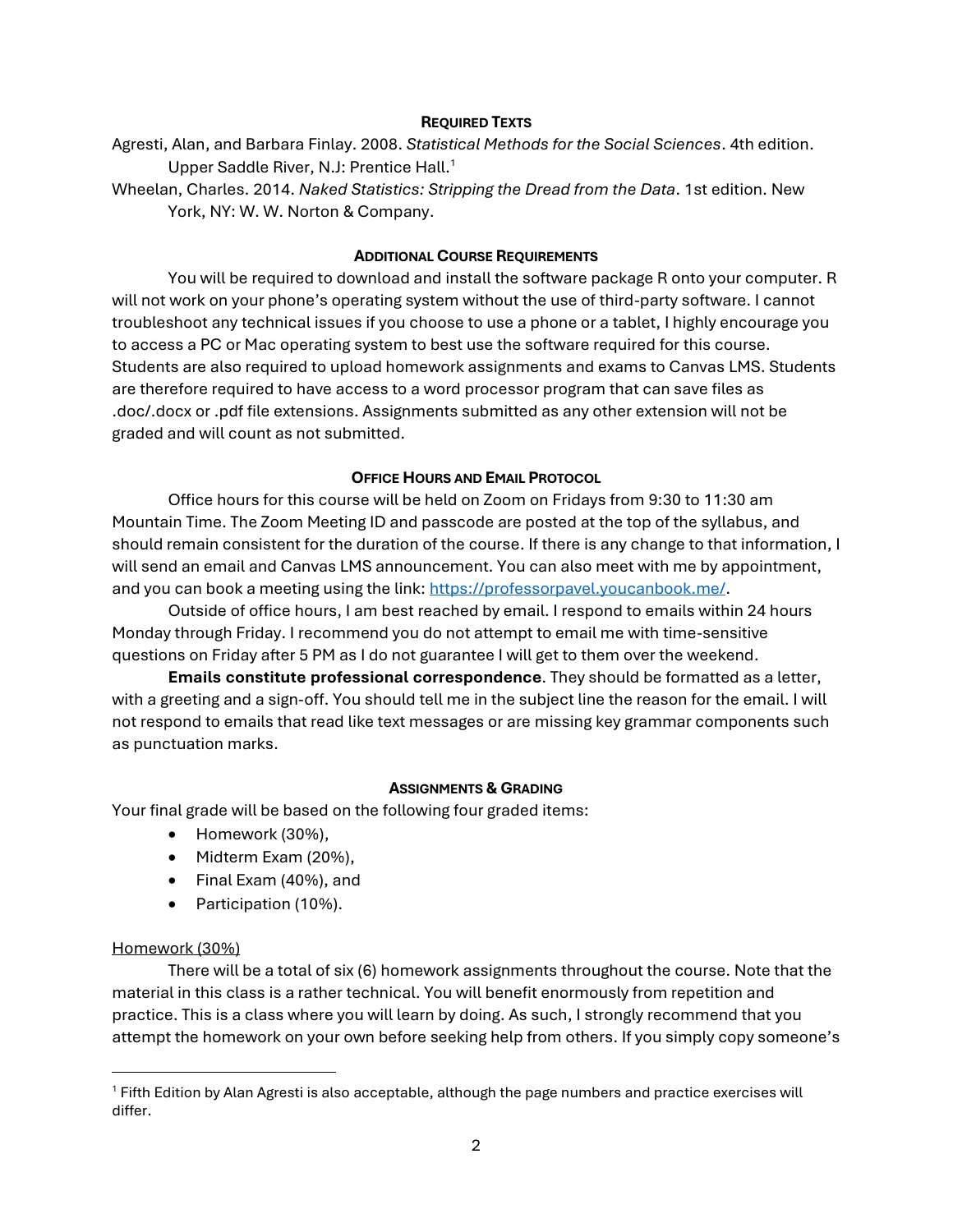answers, you will not learn anything from puzzling over the problems and will likely do poorly on exams. Moreover, everyone has their own unique style to organizing their work, copying is easily identified in methods classes like this. You are required to turn in every homework assignment on the date they are due. Because I discuss the homework solutions in the following lecture, you will not be allowed to move forward in the class lectures until you have turned in the homework from the previous section of the class.

# Midterm Exam (20%)

You will have a 48-hour window to start and finish the exam. Within that period, you will have 24 hours from opening the exam to submit your answers to Canvas LMS. I will release the exam to the class at midnight (Mountain Time) on Thursday, October 21 and you will have until 11:59 PM (Mountain Time) on Friday, October 22 to submit your exam for full credit. I will deduct 20 points from the exam grade for every hour that the exam is late. The exam is open note and open book, but you are not allowed to work together or use outside help.

# Final Exam (40%)

The final exam is comprehensive, which means it will cover material from the entire semester. Like the midterm, you will have a 48-hour window to begin the exam. Within that period, you will have 24 hours from opening the exam to submit your answers to Canvas LMS. I will release the exam to the class at midnight (Mountain Time) on Thursday, December 9 and you will have until 11:59 PM (Mountain Time) on Friday, December 10 to submit your exam for full credit. I will deduct 20 points from the exam grade for every hour that the exam is late. The exam is open note and open book, but you are not allowed to work together or use outside help.

# Participation (10%)

Your participation grade will be evaluated on your preparation, effort, and involvement in class discussion. Specifically, your grade is based on your discussion of course material across any of the following: lecture comments and discussion boards on Canvas, office hours, or directly with me via email. Questions about lectures or about readings are considered in your participation grade. You will maximize your ability to get a good participation grade if you demonstrate to me that you are engaged in the class.

|    |             | $B+$      | 89.9-87        | $C+$ | $\sqrt{79.9-77}$ | $D+$ | $69.9 - 67$ |        |
|----|-------------|-----------|----------------|------|------------------|------|-------------|--------|
| A  | $100 - 94$  | B         | $86.9 - 83$ C  |      | $76.9 - 73$ D    |      | $66.9 - 63$ | < 59.9 |
| A- | $93.9 - 90$ | <b>B-</b> | $82.9 - 80$ C- |      | $72.9 - 70$ D-   |      | $62.9 - 60$ |        |

Your final grade will be determined based on the following scale:

**A Note on Math:** This is a course designed to teach you both the theory behind statistical inference as well as how to apply the theory to real-world political issues. This course touches on topics ranging from probability and probability distributions, simple univariate and bivariate statistics for discrete and continuous variables, and multiple regression.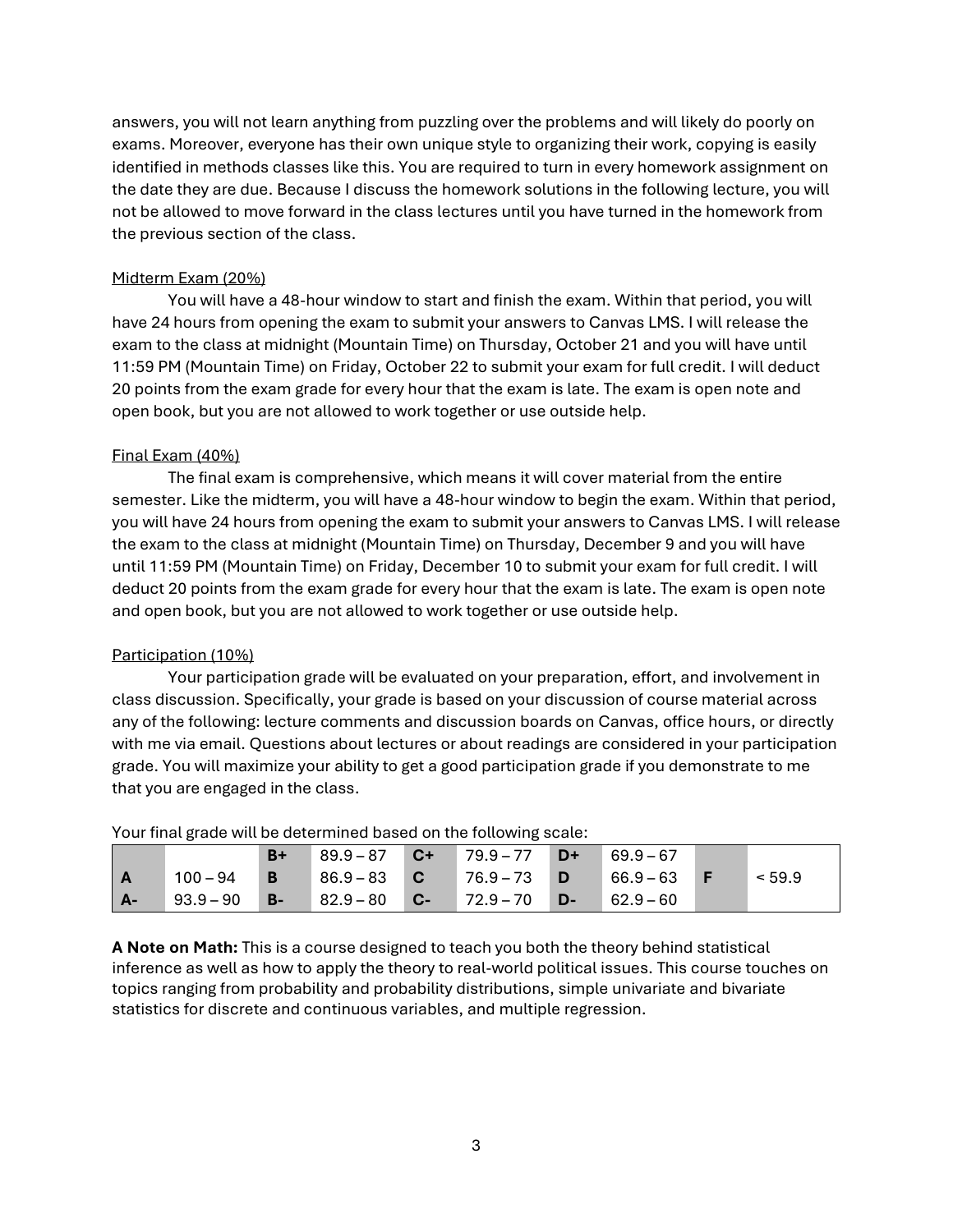# **COURSE OUTLINE**

| <b>LECTURE</b>                                         | <b>CONTENT</b>                                                                                                                                                                                                          | <b>ASSIGNMENT</b>                                                                                                        |  |  |  |  |
|--------------------------------------------------------|-------------------------------------------------------------------------------------------------------------------------------------------------------------------------------------------------------------------------|--------------------------------------------------------------------------------------------------------------------------|--|--|--|--|
| Unit 1                                                 |                                                                                                                                                                                                                         | <b>Data &amp; Friends</b>                                                                                                |  |  |  |  |
| Week 1<br>Aug 30 - Sep 3                               | Course Introduction                                                                                                                                                                                                     | Syllabus<br>Wheelan, Introduction                                                                                        |  |  |  |  |
| Week 2<br>Sep 7 - Sep 10                               | Navigation & Data<br>Management                                                                                                                                                                                         | Wheelan, Ch. 1<br>Agresti & Finlay, Ch. 1                                                                                |  |  |  |  |
| Week 3<br>Sep 13 - Sep 17                              | <b>Units of Analysis</b>                                                                                                                                                                                                | Wheelan, Ch. 7<br>Agresti & Finlay, Ch. 2<br>Homework #1 due Sep 17, 11:59 PM (Mountain Time)                            |  |  |  |  |
| Week 4<br>Sep 20 - Sep 24                              | <b>Descriptive Statistics</b>                                                                                                                                                                                           | Wheelan, Ch. 2<br>Agresti & Finlay, Ch. 3<br>Homework #2 due Sep 24, 11:59 PM (Mountain Time)                            |  |  |  |  |
| Unit 2                                                 | <b>Probability</b>                                                                                                                                                                                                      |                                                                                                                          |  |  |  |  |
| Week 5<br>Sep 27 - Oct 1                               | Probability                                                                                                                                                                                                             | Wheelan, Ch's. 5 and 51/2                                                                                                |  |  |  |  |
| Week 6<br>Oct $4 - Oct 8$                              | <b>Probability Distributions</b>                                                                                                                                                                                        | Agresti & Finlay, Ch. 4<br>Homework #3 due Oct 8, 11:59 PM (Mountain Time)                                               |  |  |  |  |
| Week 7<br>Oct 11 - Oct 15                              | The Central Limit Theorem                                                                                                                                                                                               | Wheelan, Ch. 8                                                                                                           |  |  |  |  |
| Week 8<br>Oct 18 - Oct 22                              | <b>Statistical Inference</b>                                                                                                                                                                                            | Wheelan, Ch. 9<br>Agresti & Finlay, Ch. 5                                                                                |  |  |  |  |
| Midterm<br>Exam                                        | Exam is available from Thursday, Oct 21, 12:00 AM (Mountain Time) to Friday, Oct 22,<br>11:59 PM (Mountain Time). You have the entire period to start and finish the exam, but<br>you only have one submission attempt. |                                                                                                                          |  |  |  |  |
| Unit 3                                                 |                                                                                                                                                                                                                         | <b>Bivariate Associations</b>                                                                                            |  |  |  |  |
| Week 9<br>Oct 25 - Oct 29                              | <b>Bivariate Associations</b>                                                                                                                                                                                           | Agresti & Finlay, Ch. 6<br>Optional: Agresti & Finlay, Ch's. 7 and 8                                                     |  |  |  |  |
| Week 10-11<br>Nov 1 - Nov 12                           | Regression                                                                                                                                                                                                              | Wheelan, Ch. 4<br>Agresti & Finlay, Ch. 9<br>Homework #4 due Nov 12, 11:59 PM (Mountain Time)                            |  |  |  |  |
| Unit 4                                                 |                                                                                                                                                                                                                         | <b>Multivariate Relationships</b>                                                                                        |  |  |  |  |
| Week 12<br>Nov 15 - Nov 19                             | Multivariate Regression                                                                                                                                                                                                 | Wheelan, Ch's. 11 and 12<br>Agresti & Finlay, Ch. 10 and pp. 321-340<br>Homework #5 due Nov 19, 11:59 PM (Mountain Time) |  |  |  |  |
| <b>Thanksgiving Break</b>                              |                                                                                                                                                                                                                         |                                                                                                                          |  |  |  |  |
| Week 13<br>Interactive Relationships<br>Nov 29 - Dec 3 |                                                                                                                                                                                                                         | Agresti & Finlay, pp. 341-343<br>Homework #6 due Dec 3, 11:59 PM (Mountain Time)                                         |  |  |  |  |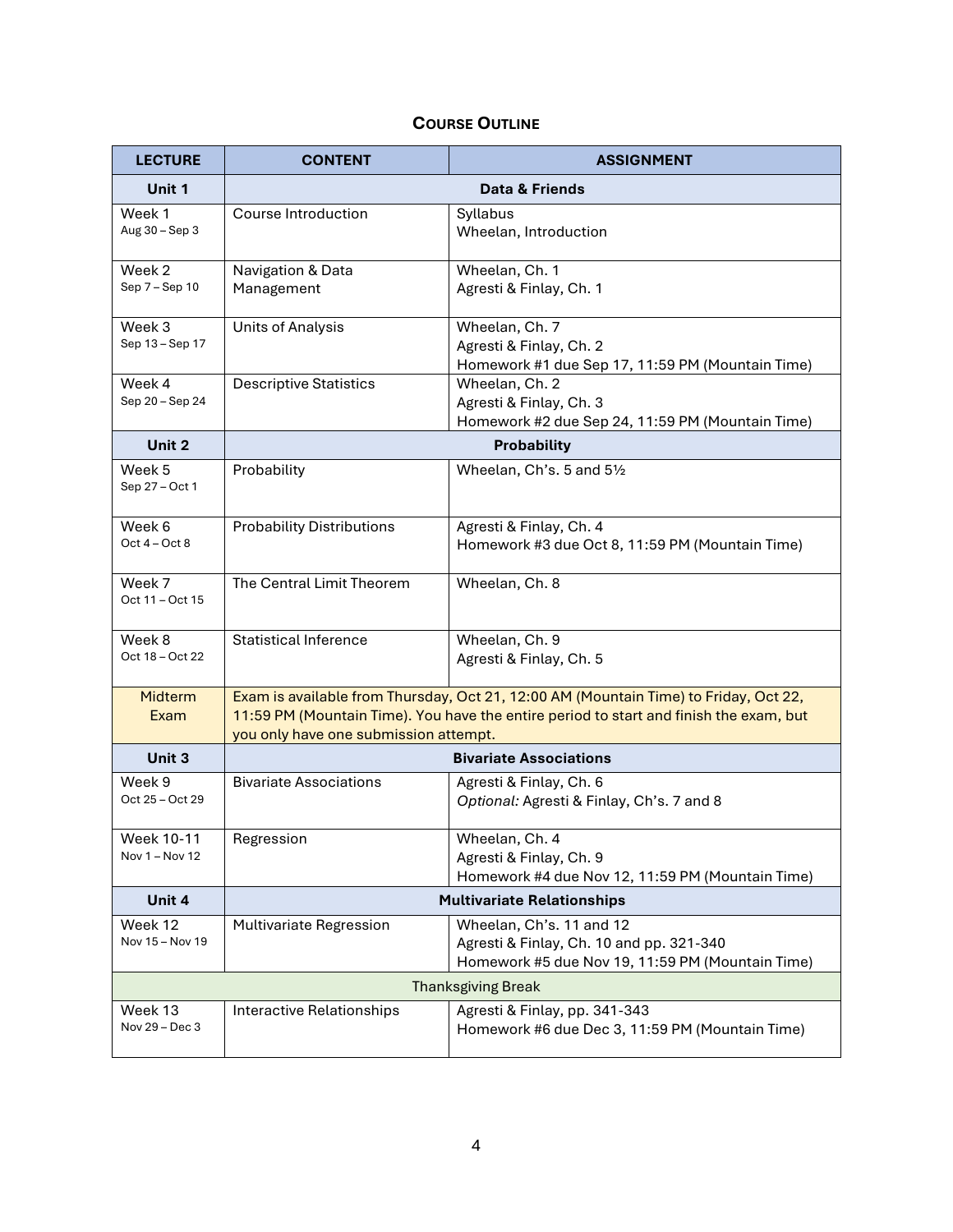| <b>LECTURE</b>              | <b>CONTENT</b>                                                                                                                                                                                                         | <b>ASSIGNMENT</b> |  |  |
|-----------------------------|------------------------------------------------------------------------------------------------------------------------------------------------------------------------------------------------------------------------|-------------------|--|--|
| Week 14<br>Dec $6 - Dec 10$ | Diagnostics                                                                                                                                                                                                            | Wheelan, Ch. 12   |  |  |
| <b>Final Exam</b>           | Exam is available from Thursday, Dec 9, 12:00 AM (Mountain Time) to Friday, Dec 10,<br>11:59 PM (Mountain Time). You have the entire period to start and finish the exam, but<br>you only have one submission attempt. |                   |  |  |

# **GENERAL COURSE AND UNIVERSITY POLICIES**

# **Course Plagiarism Policy**

All students enrolled in a University of Colorado Boulder course are responsible for knowing and adhering to the Honor Code. Violations of the policy may include: plagiarism, cheating, fabrication, lying, bribery, threat, unauthorized access to academic materials, clicker fraud, submitting the same or similar work in more than one course without permission from all course instructors involved, and aiding academic dishonesty. All incidents of academic misconduct will be reported to the Honor Code [\(honor@colorado.edu\)](mailto:honor@colorado.edu); 303-492-5550). Students who are found responsible for violating the academic integrity policy will be subject to nonacademic sanctions from the Honor Code as well as academic sanctions from the faculty member. Additional information regarding the [Honor Code](https://www.colorado.edu/osccr/honor-code) academic integrity policy can be found at the Honor Code [Office website.](https://www.colorado.edu/osccr/honor-code)

# **Netiquette**

All students should be aware that their behavior impacts other people, even online. I hope that we will all strive to develop a positive and supportive environment and will be courteous to fellow students and your instructor. Due to the nature of the online environment, there are some things to remember:

- 1. Always think before you write. In other words, without the use of nonverbals with your message, your message can be misinterpreted. So please think twice before you hit submit.
- 2. Keep it relevant. There are places to chat and post for fun everyday stuff. Do not stray from the discussion in the assigned questions.
- 3. Never use all caps. This is the equivalent of yelling in the online world. It is not fun to read. Only use capital letters when appropriate.
- 4. Make sure that you are using appropriate grammar and structure. In other words, I don't want to see anyone writing "R U" instead of "are you". There are people in the class that may not understand this type of abbreviation, not to mention it does nothing to help expand your writing and vocabulary skills. Emoticons are fine as long as they are appropriate. A smile  $\bigodot$ is welcome, anything offensive is not.
- 5. Treat people the same as you would face-to-face. In other words, it is easy to hide behind the computer. In some cases, it empowers people to treat others in ways they would not in person. Remember there is a person behind the name on your screen. Treat all with dignity and respect and you can expect that in return.